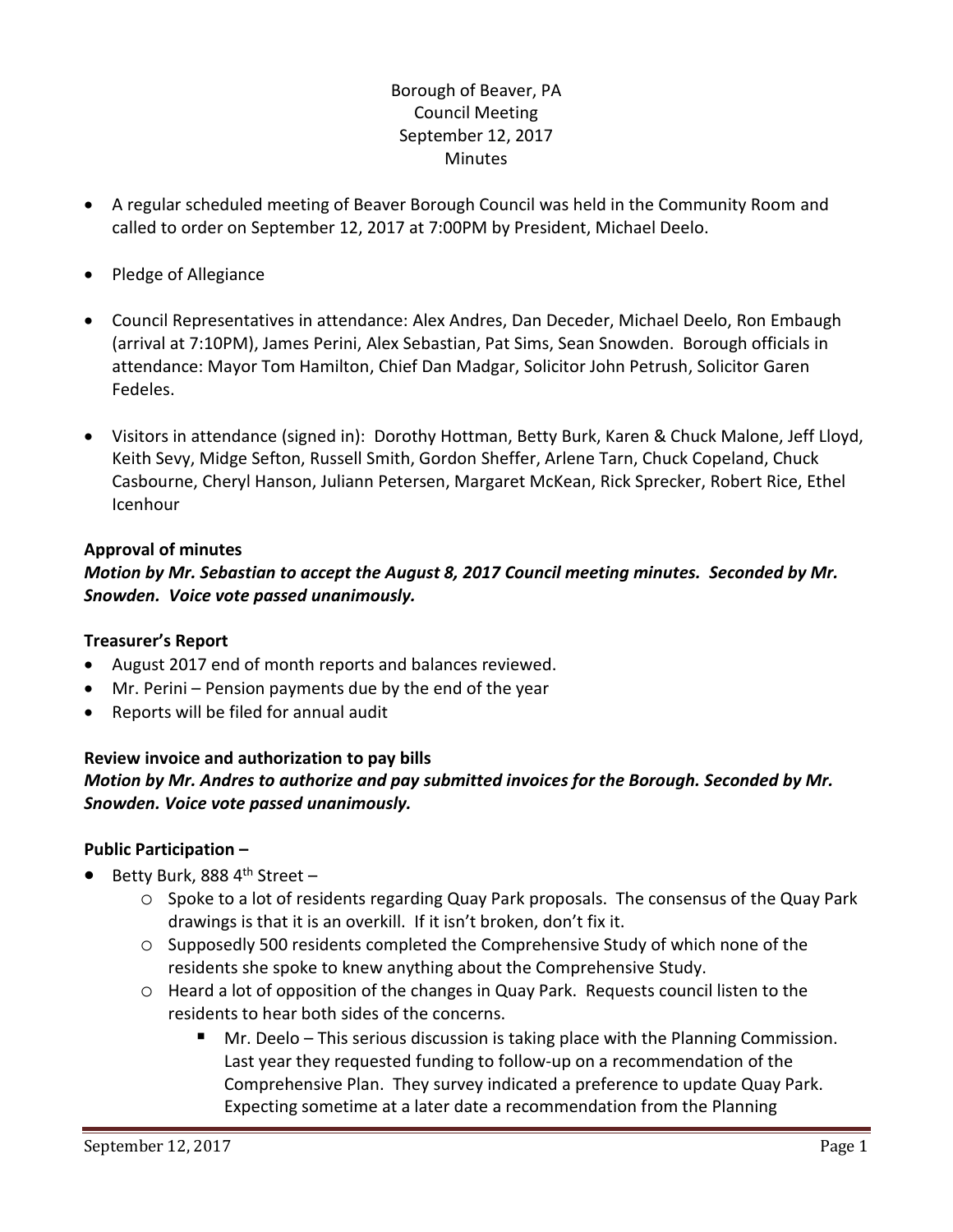Commission. Encourages the residents to attend the Planning Commission meetings the third Monday of every month at 7:00PM.

- Chuck Malone, 234 Insurance Street
	- o His wife completed the Comprehensive Plan Survey.
	- o Should all questions regarding Quay Park be directed to the Planning Commission?
		- Mr. Deelo Yes. The Planning Commission has assumed the responsibility of reviewing the proposals and making a recommendation to council.
- Keith Sevy, 600 Third Street Thanked everyone involved in the Car Cruise. Another successful year with positive feedback.
- Julia Peterson, 340 Beaver Street Has lived at this address since 2001. There is a parking enforcement of 2 hour parking with limited available parking for residents. She and her daughter receive parking tickets for parking in front of their home. Requests council to look into the situation and possibly remove the 2 hour limit.
	- o Mr. Madgar Would like to reevaluate all permit parking and the 2 hour parking enforcement. Not sure what the solution is due to employees utilizing parking areas. Requests Ms. Peterson contact the police department if they receive another ticket, they will work with them to get it resolved.
	- $\circ$  Betty Burk Requests while reevaluating side street parking to be careful of the blocks that the permit parking will be removed. Residential parking by the Court House is needed.
	- o Mr. Deelo Requests the Highway Committee look into the situation and report back to council

**MS4 Presentation –** Presented by Dan Martone

- MS4 Municipal Separate Storm Sewer Systems
- Beaver Borough has a MS4 Permit for storm water to drain into the Ohio River
- **•** Borough owns all the storm sewers throughout town
- Municipal Authority owns all sanitary sewer lines throughout town
- Every 5 years the Borough needs to renew the MS4 permit
	- o Need to be aware of what is being put into the drains
	- o Copies of the Homeowners Guide to Stomwater BMP Maintenance, what you need to know to take care of your property will be available in the borough office as well as on the website
	- o Inspections completed of all catch basins and manholes throughout town
- Keith Sevy Questioned the problem that the Beaver Super Market is having with their basement flooding.
	- $\circ$  Mr. Martone stated that is a private matter however, the borough is doing what they can to assist the owner.

# **Reports – Commissions / Authorities**

**Council of Governments (COG) –** No report

**Business District Authority - Inactive**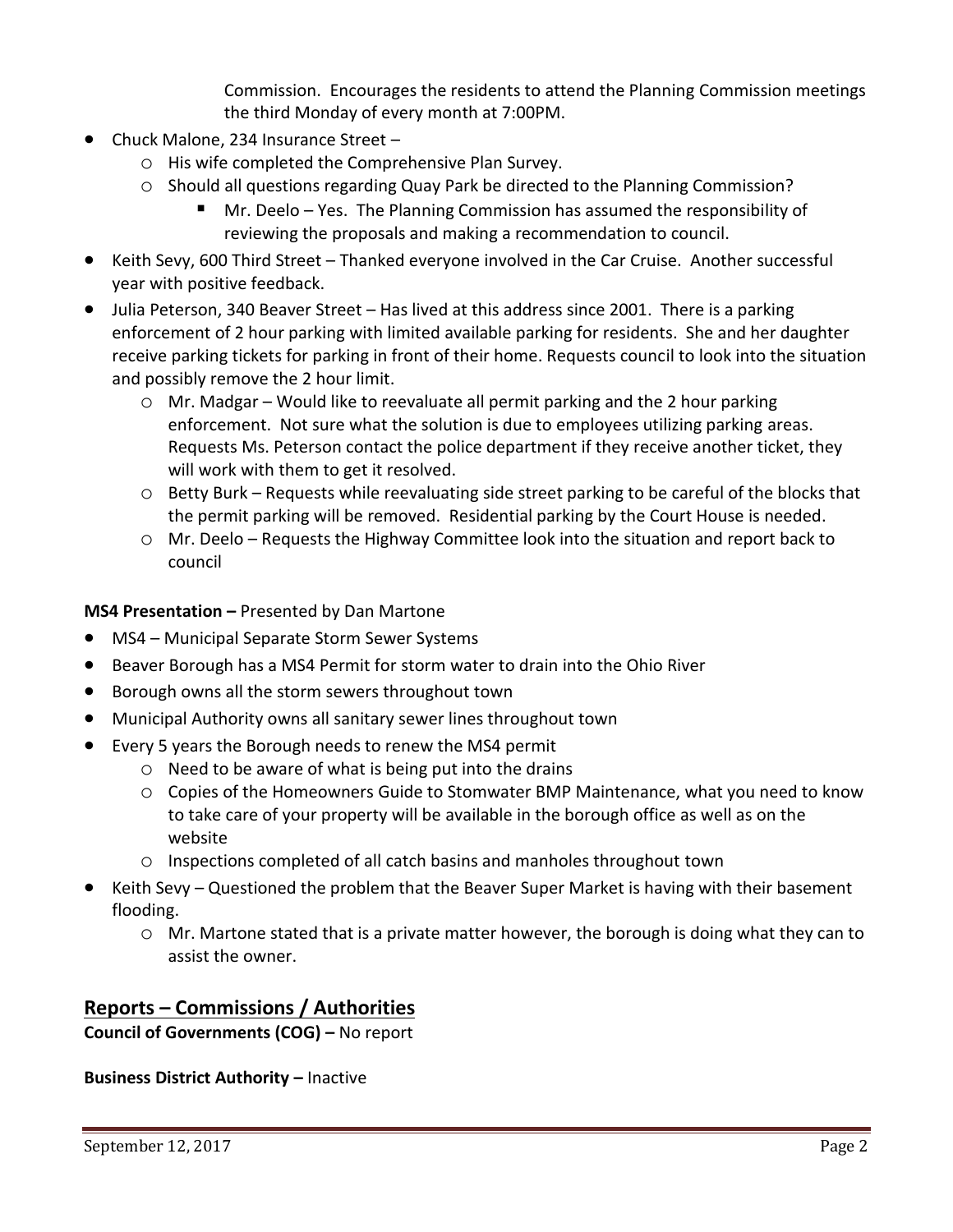## **Civil Service Commission –** Reported by Midge Sefton

Reviewed the August 15, 2017 meeting minutes enclosed in council packet

## **Zoning Hearing Board (ZHB) –** Reported by Mr. Martone

- The Zoning Hearing Board met on August 24, 2017 for the following variance requests:
	- o Approved First Presbyterian Church for variances from the zoning ordinance regarding a proposed parking lot located in the R-1 zoning district at 511 and 553 Corporation Street.
	- $\circ$  Denied David Damaso for a variance to use the dwelling located in the R-1 zoning district at 741 Bank Street as a two-family dwelling.
- There is a new variance request from Tri State Supply Company located at 1231 Third Street. Date of hearing has not been determined.

#### **Planning Commission –** Reported by Bob Rice

- August 7, 2017 minutes enclosed in council packet
- Next public meeting scheduled is September 16, 2017 at 7:00PM
	- o Encourages the pubic to attend to be fully informed of Quay Park

#### **Tree Commission –** Reported by Jeff Lloyd

Stressed the importance to preserve the trees in the Street Scape area

#### **Code Enforcement Officer Report –** Reported by Mr. Sprecker

August 2017 report distributed to council

#### **Historic Architectural Review Board (HARB) –**

Reviewed the August 24, 2017 draft minutes enclosed in council packet

#### **Municipal Authority –** Reported by Mr. Sims

- Municipal Authority and Coordinator of Operations August 16, 2017 minutes enclosed in council packet
- Fire hydrant flushing residents were notified via borough website, newspaper advertisement and EBlast
- Started installing the UV System

# **Council Committee Reports**

**Public Safety –** No report

**Finance –** Reported by Jim Perini

- Budget discussions will start at the next Finance Committee meeting
- October 11, 2017 need to have all budget information from each department

#### **Highway –** Reported by Mr. Thomas

- Reviewed the August 21, 2017 meeting minutes enclosed in council packet
- Reviewing the possibility of updating the curb and sidewalk requirements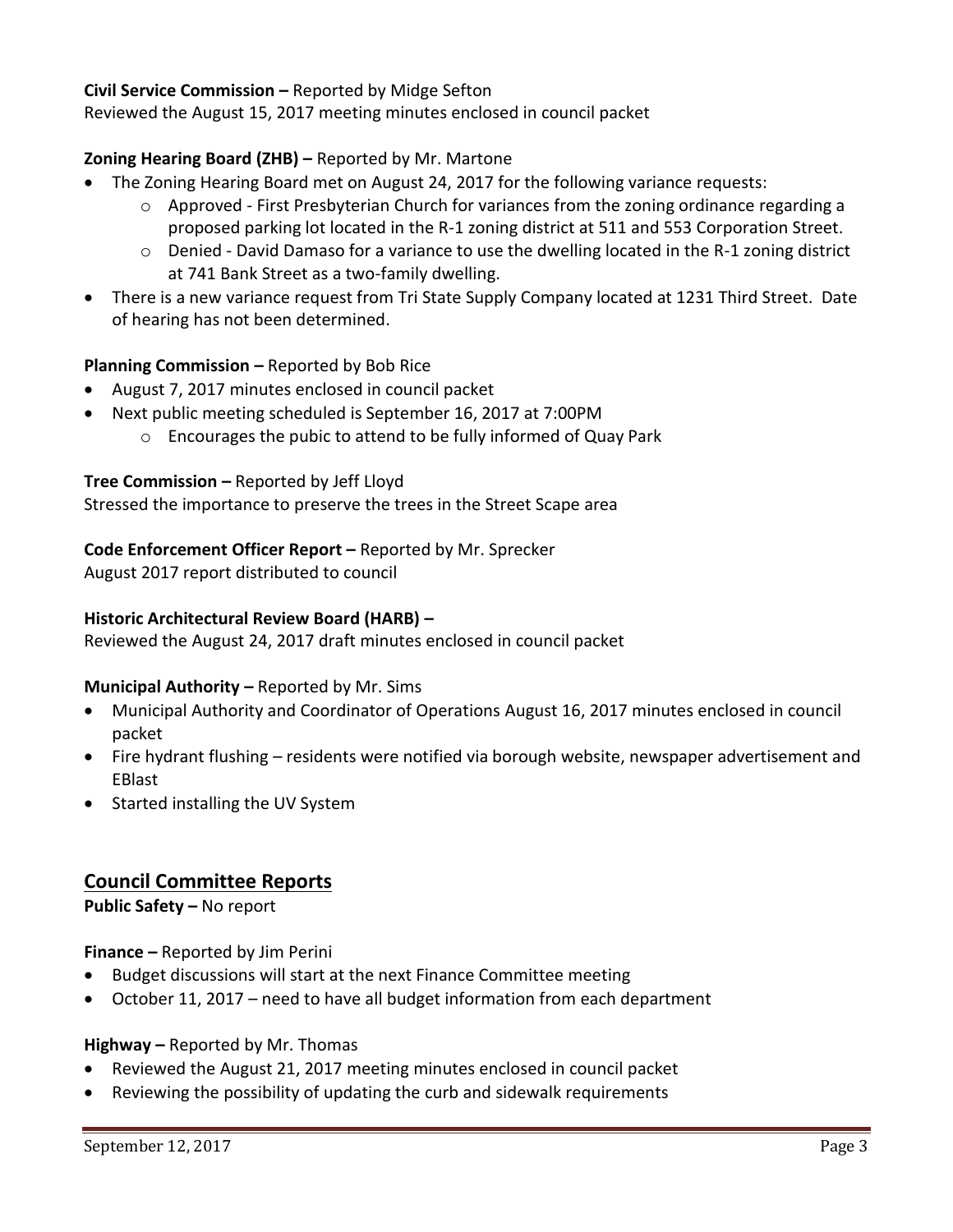## **General Government –** Reported by Mr. Andres

- August 22, 2017 meeting minutes enclosed in council packet
- Attended the 9-11 Ceremony at the Beaver High School hosted by JROTC

#### **Code Enforcement –** No report

**Recreation –** Reported by Mr. Embaugh September 5, 2017 meeting minutes enclosed in council packet

# **Reports**

**Manager's Report –** Reported by Chief Madgar

- Reviewed the August 2017 report enclosed in council packet
- Dan Martone Regarding 5<sup>th</sup> Street and Buffalo Street intersection need to meet with PennDot to have a traffic evaluation study completed

#### **President's Report –**

Executive Session regarding pending litigation and the upcoming Collective Bargaining Agreement discussions.

#### **Mayor Hamilton –**

The 9-11 Ceremony was well represented by the Fire and Police Departments. We are fortunate to have JROTC as part of the community and their support of many events in town.

**Police Chief Madgar – No report** 

**Fire Department –** No report

**Emergency Management Coordinator - No report** 

#### **Borough Engineer and Municipal Authority Engineer –**

August 2017 monthly reports enclosed in council packet

**Solicitor Petrush –** No report

# **Old Business**

**Motion – Ordinance amending Chapter 1, Part 5.F of the Code of Ordinances** *Motion by Mr. Andres that Beaver Borough Council approve the attached Ordinance amending Chapter 1, Part 5.F of the Code of Ordinances, relating to A Governmental Money Purchase Plan for Municipal Employees. Summary: Clarifies the disposition of forfeitures of unvested employer contributions. Seconded by Mr. Sebastian. Voice vote passed unanimously.*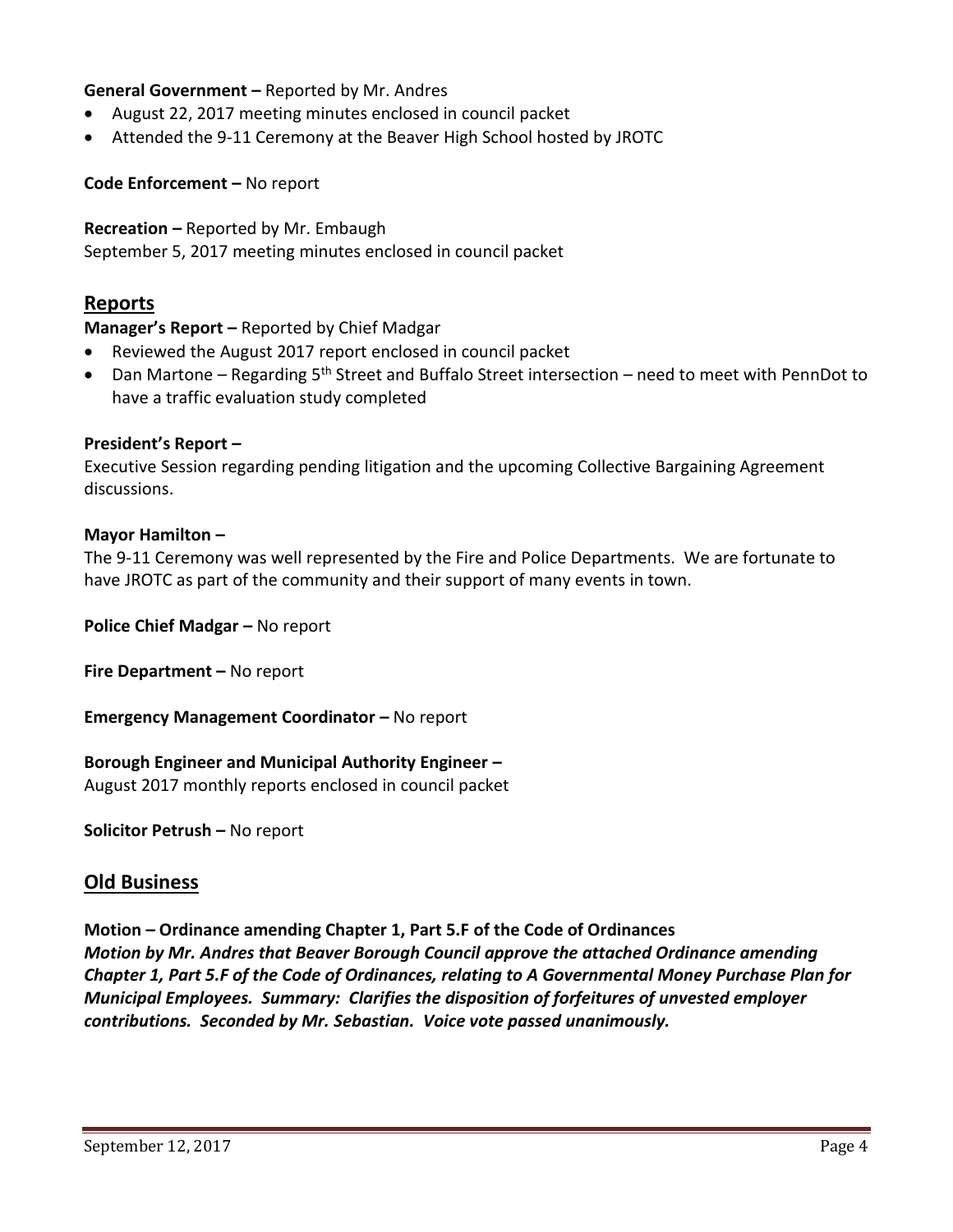## **Motion – Chicken Ordinance**

*Motion by Mr. Andres that Beaver Borough Council direct the Solicitor to proceed with the Chicken Ordinance with the amendment to change the penalty phase referring for failure to pay fines, from imprisonment to liens on property. Seconded by Mr. Embaugh. Voice vote passed unanimously.*

## **New Business**

**Motion – 2018 Minimum Obligation (MMO) for Police and Municipal Employees** *Motion by Mr. Perini that Beaver Borough Council approve the attached Resolution as prepared by the Borough Solicitor relating to the 2018 Minimum Municipal Obligation (MMO) for Police and Municipal Employees. Seconded by Mr. Sims. Voice vote passed unanimously.*

## **Motion – Certificate of Appropriateness for 522 Bank Street**

*Motion by Mr. Snowden, based on the recommendation of the Historical Architectural Review Board, I move that Beaver Borough Council approve the Certificate of Appropriateness (permit demolition) of 522 Bank Street, Tax Parcel # 15-001-0400. Seconded by Mr. Embaugh. Voice vote passed unanimously.*

## **Motion – Municipal Authority Laborer**

*Motion by Mr. Sims that Beaver Borough Council hire Joe Omler as a Laborer or the Municipal Authority effective October 4, 2017 at the rate of \$17.31 per hour. Seconded by Mr. Snowden. Voice vote passed unanimously.*

## **Motion – Beaver Station Cultural & Event Center – Pedestrian signs**

*Motion by Mr. Thomas that Beaver Borough Council approve the eleven (11) historical pedestrian signs to be placed along the sidewalks in the North lawn area of the Beaver Station Cultural & Event Center located at 250 East End Avenue in the Public Zoning District as further documented in the Beaver Area Heritage Foundation letter (with attachments) dated September 7, 2017. Seconded by Mr. Andres. Voice vote passed unanimously.*

#### **Motion – Retire K-9 Officer Czar**

It is with a combination of pride and regret that I announce the retirement of our K-9 Officer Czar who has been with the Beaver Police Department since October 8, 2009. To the citizens and supporters of the K-9 Unit, we thank you for your contributions and support throughout the years of Czar's service. Due to contributions from the community, the borough has been able to purchase K-9 vehicles, training, vet bills, and equipment for which the borough is grateful. During Czar's years of service, he has worked countless hours protecting the citizens of the Borough of Beaver. He has assisted other municipalities, schools and counties by performing drug searches, searching for suspects and assisting in arrests that led to prosecutions of many criminals. For this we are thankful. It is the borough's hope that Czar will continue to be cared for by his handler and his family, and the remainder of his years are happy and healthy.

# *Motion by Mr. Snowden that Beaver Borough Council approve by Resolution to retire Czar and sell him to his handler Officer Winjen-Riems for \$1.00. Seconded by Mr. Andres.*

Mr. Deceder questioned if the borough will be replacing Czar with another K-9. Mr. Madgar stated he and Mayor Hamilton will reevaluate the program and decide at a later time. *Voice vote passed unanimously.*